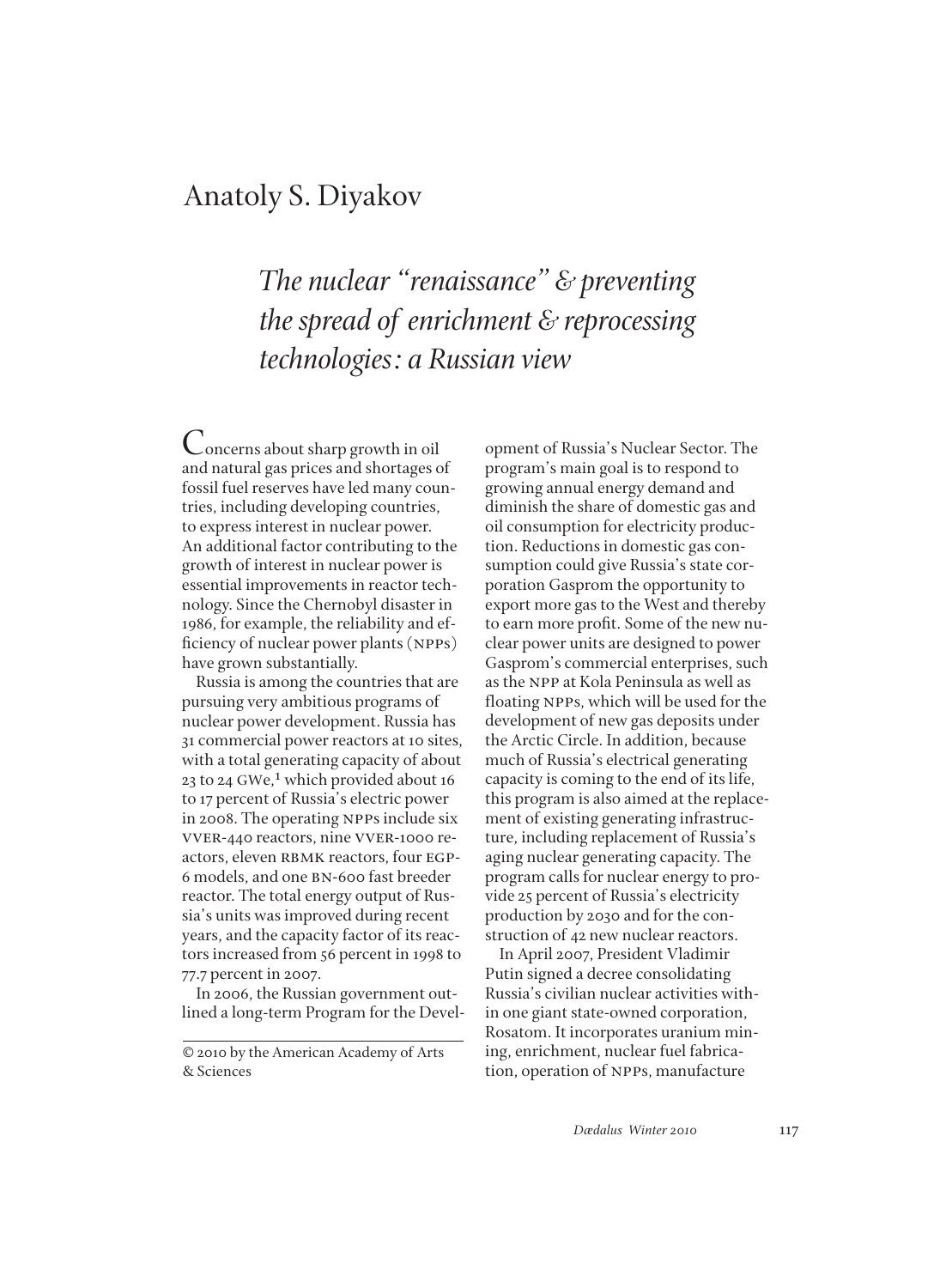of large nuclear-related equipment, construction of npps at home and abroad, and nuclear-energy R&D institutes and universities. One of its missions is to compete in the global nuclear market with other industry giants such as France's AREVA. Rosatom will also try to attract investments to help expand Russia's domestic nuclear power production capacity.

Rosatom has begun implementing a long-term development plan for the design of advanced nuclear power systems, the construction of advanced light water reactors, and the next generation fast breeder reactors. The overall plan is comprised of specific plans to increase uranium mining, advance fuel development, and expand enrichment services, manufacturing, and construction capabilities both domestically and within international partnerships. On September 20, 2008, the Russian government approved a new program that covers Rosatom Corporation activity through the 2009–2015 period. The total cost of the program is 2.084 trillion rubles (approximately U.S. \$83 billion), of which 1.264 trillion rubles (approximately \$50.5 billion) will be provided by Rosatom and 820 billion rubles (approximately \$32.8 billion) from the federal budget.<sup>2</sup>

Seven nuclear units are under construction currently in Russia, four of them projected to begin operation between 2009 and 2012.3 According to the program approved on September 20, 2008, construction of two new vver-1200 units is to be initiated each year, starting in 2009. By the end of 2015, 11 new nuclear power units are to be put into operation4 and construction is to be initiated on an additional 10.5 Shortages of qualified workers and rising costs of nuclear construction could delay the realization of these plans, however.

Rosatom is also pursuing a very aggressive program of nuclear power construction abroad. Currently it is building two VVER-1000 light water reactors at the Koodankulam npp in India, and one at the Bushehr npp in Iran. Rosatom has won a tender on construction of two nuclear power units at the Belene npp in Bulgaria. On December 5, 2008, Russia signed a contract with India to construct four more units at the Koodankulam npp. According to Vladislav Karagodin, deputy director of Atomenergoprom, Rosatom expects to construct 12 power plants overseas by 2020. Atomstroyexport, a Rosatom division responsible for construction of civil nuclear facilities abroad, is a leading contender to build four power plants at the first NPP in Turkey, as well as two power plants in Belarus and Armenia. Just recently, Atomstroyexport signed a contract with China Nuclear Energy Industry Corporation (CNEIC) for constructing two fast neutron reactors bn-800 in China. It is expected that construction on the first of them will begin in August 2011. Also, Rosatom is actively negotiating with Algeria, Argentina, Brazil, Chile, Egypt, Libya, Malaysia, Mongolia, Morocco, Namibia, South Africa, and Vietnam on the construction of npps.

Beyond 2015, the expansion program is more uncertain, chiefly because Rosatom is expected to find its own funding by that time. However, by converting to a corporation, Rosatom can now retain its profits from selling power, building npps abroad, selling nuclear fuel, and selling uranium enrichment, as well as by attracting investments from other Russian corporations, like Gasprom, for building domestic npps. Continued government construction subsidies may also be available–if not from the federal government, then perhaps from the regional governments.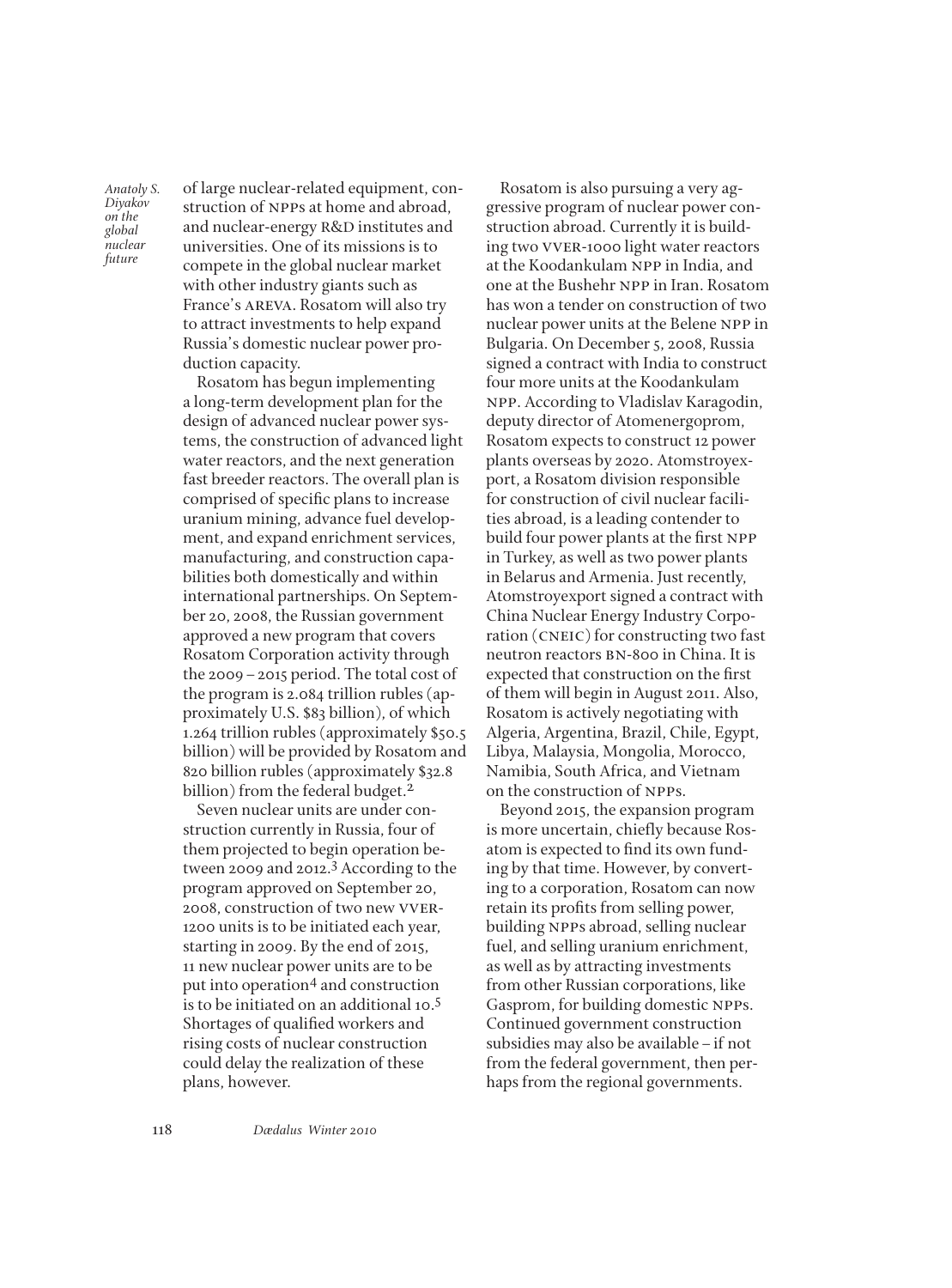Russia's financial system and economy have not been immune to the current global financial and economic crisis, which has reduced its financial reserves. As a result, the crisis has made full realization of Russia's plans for nuclear power development highly uncertain. Rosatom chief Sergei Kiriyenko has admitted that Russia's economic recession will force an amendment of the country's construction schedule for new nuclear reactors because of a drop in domestic electricity consumption.6 At the same time, Prime Minister Vladimir Putin has declared that Russia's plans on nuclear power should not change, and Russia should put in operation 26 new nuclear power units by 2020.7 Nevertheless, some Russian experts believe that Rosatom will take economic changes into account and might amend plans for npp construction.

The global economic crisis will affect the plans of countries that have announced an interest in nuclear energy, adding uncertainty about whether many of them will follow through with their plans. However, much of the growth in nuclear power has been in Asia, and this tendency is unlikely to change with the economic crisis. The plans of China, India, and Russia to develop nuclear power could maintain the global interest in acquiring nuclear energy. And it is reasonable to expect that some countries that were less impacted by the economic crisis, particularly countries in the Persian Gulf region that possess huge financial resources, will follow through on their plans. This could result in nuclear power spreading to an additional dozen countries.

The anticipated growth of nuclear power around the world may lead to the spread of nuclear fuel cycle technologies as well. The expectations associated with a renewed *interest* in nuclear power and the *rate* of nuclear power growth in the world may be exaggerated; at the very least we can expect that the growth would occur not immediately, but over a long period. Nevertheless, there are definite concerns about the implications of nuclear power expansion for the nuclear nonproliferation regime. Driving these concerns is a sense that, beyond interest in nuclear power, developing countries also have an interest in retaining their right under the Nuclear Non-Proliferation Treaty (NPT) to possess nuclear fuel cycle technologies. A potential spread of nuclear fuel cycle technologies, especially technologies for uranium enrichment and for reprocessing spent fuel to separate plutonium, poses a serious concern to the nuclear nonproliferation regime because enrichment and reprocessing capabilities give states the capability to produce fissile materials for weapons.

This is not a new problem. Indeed, as early as 1946, the Acheson-Lillenthal report declared that proliferation risks are inherent to the nuclear fuel cycle. If nations engage in fuel cycle activities it increases the risk of:

- Spread of sensitive technologies from declared facilities, resulting in their illegal transfer to other entities;
- Diversion of nuclear materials from declared fuel cycle facilities;
- Running a military program at undeclared fuel cycle facilities; and
- Breakout–that is, withdrawal from the NPT and the subsequent use of safeguarded nuclear facilities for military purposes.

The reality of these dangers was recently demonstrated by North Korea and the A.Q. Khan network. International Atom-

*Dædalus Winter 2010* 119

*The nuclear "renaissance": a Russian view*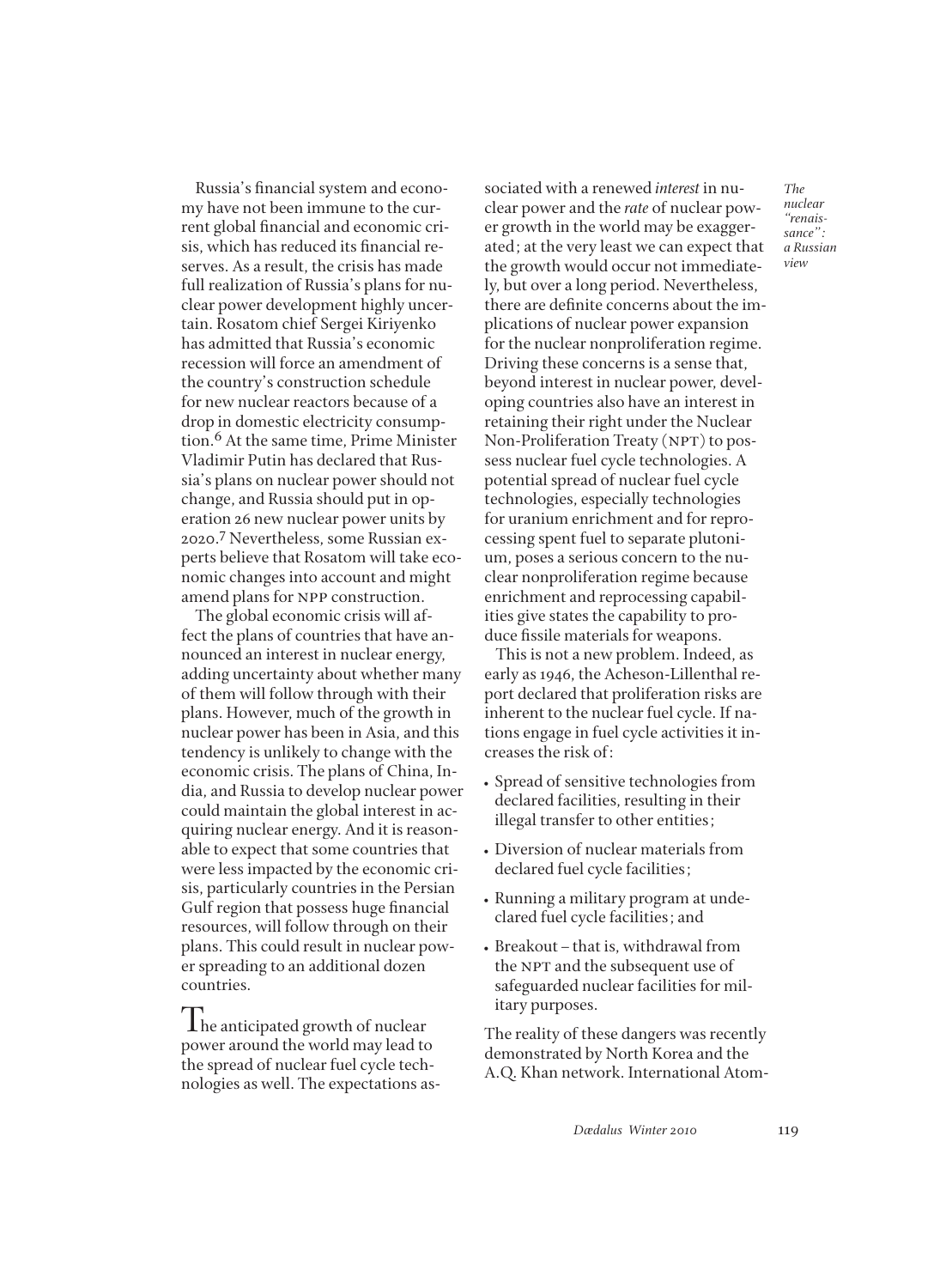ic Energy Agency (IAEA) Director General Mohamed ElBaradei has said that the fuel cycle is the "Achilles heel" of the nonproliferation system.8

Some countries have already declared their right to acquire enrichment and reprocessing technologies. This right is in fact secured for countries party to the NPT. The NPT does not restrict peaceful development and use of nuclear power; Article IV of the Treaty asserts, "Nothing in this Treaty shall be interpreted as affecting the inalienable right of all the Parties to the Treaty to develop research, production and use of nuclear energy for peaceful purposes."

However, in ensuring the right to peaceful use of nuclear energy, the NPT also imposes specific obligations upon its member states. In accordance with Article II of the NPT, "Each non-nuclearweapon State Party to the Treaty undertakes not to receive the transfer from any transferor whatsoever of nuclear weapons or other nuclear explosive devices or of control over such weapons or explosive devices directly, or indirectly. " Article III requires that each Treaty participant state "undertakes to accept safeguards . . . for the exclusive purpose of verification of the fulfillment of its obligations assumed under this Treaty with a view to preventing diversion of nuclear energy from peaceful uses to nuclear weapons."

The right to develop the nuclear fuel cycle, afforded by the NPT, is considered by some to be a loophole in the nonproliferation regime. This loophole, and recent violations of commonly accepted obligations by certain countries, raises questions about the NPT's capacity to protect international security adequately from threats that may occur.

It would be wrong to blame the authors of the NPT for this loophole. Over the four decades that have passed since

the NPT first came into effect, the world has changed dramatically. The NPT to a large extent was initially intended to prevent creation of nuclear weapons by industrially advanced countries such as West Germany, Italy, Sweden, Switzerland, South Korea, Taiwan, and others, while simultaneously providing them the benefit of peaceful nuclear use and security guarantees. When the NPT was being negotiated in the 1960s, hardly anyone could have imagined that, with time, the main actors in proliferation and the dangers arising from it would come to be those countries that had recently become liberated from Europe's colonial dominion (at the time called "developing" or "third-world" countries) and also non-state entities– namely, terrorist organizations.

Considering that objective forces are compelling more and more countries to turn to nuclear energy to satisfy their energy needs, and that they have the right to develop the nuclear fuel cycle, it is necessary to search for solutions that, on the one hand, would prevent proliferation of sensitive nuclear technologies and, on the other hand, would ensure interested countries guaranteed access to *external* sources of nuclear fuel cycle services and products.

In light of the expected broad utilization of nuclear power, the strengthening of the nonproliferation regime should be sought in two ways. One way presupposes that states abandon plans to acquire uranium enrichment and spent nuclear fuel reprocessing technologies if they do not possess them already. However, this proposal has practically no chance to be realized, at least not in the near future. Furthermore, attempts to implement it at present would be counterproductive to strengthening the nonproliferation regime, since it would require amending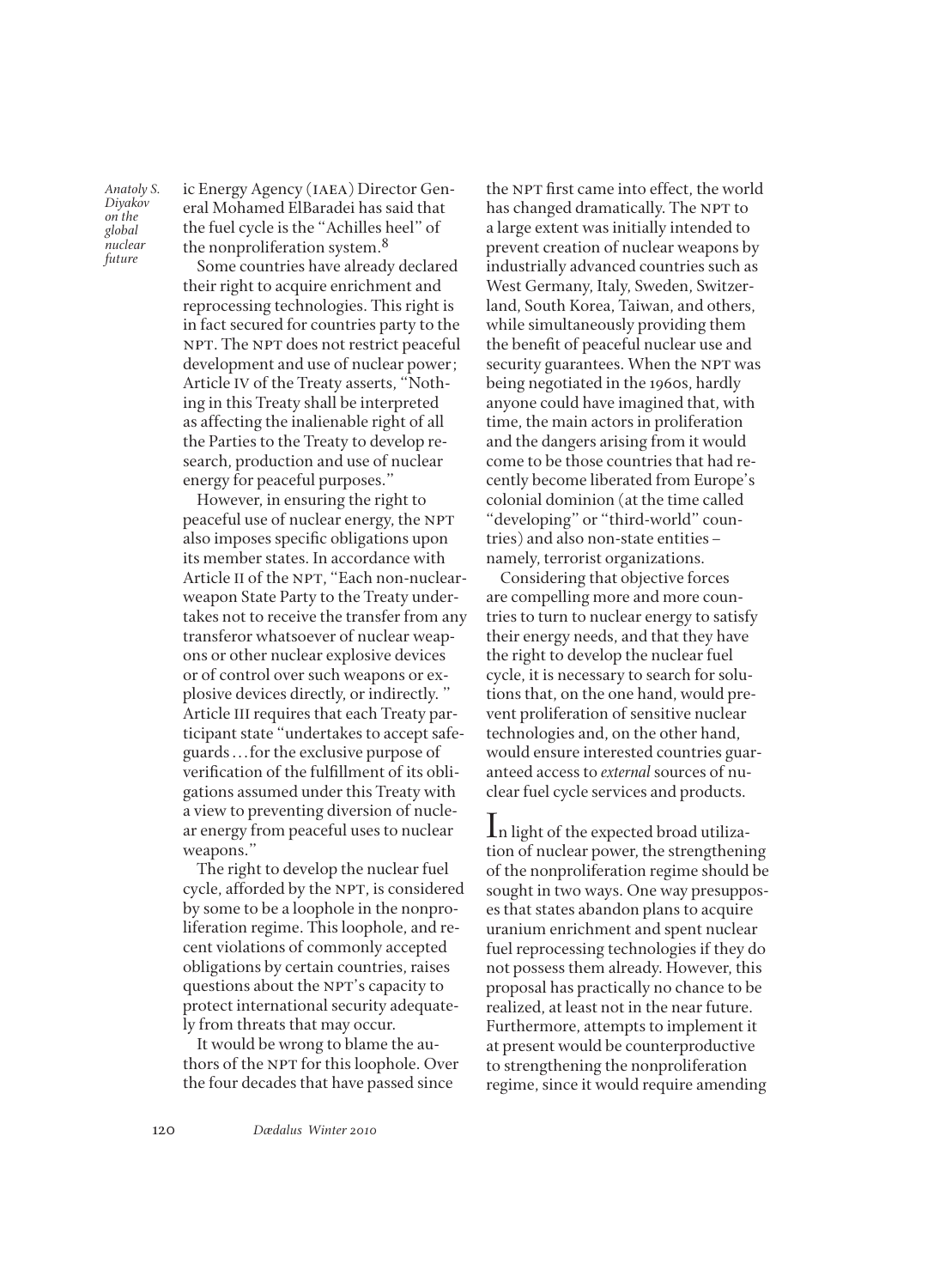the NPT. In other words, the NPT would have to be "reopened," and another discriminatory division among NPT member states–countries permitted to have the nuclear fuel cycle and those not– would have to be created in addition to the nuclear- and non-nuclear-weapons countries division that already exists. Considering the unwillingness on the part of most non-nuclear states to undertake additional restrictions, it is difficult to expect that the negotiations process, involving participation from all 140 NPT member states, would be successful. Many countries believe that restrictions on development of technologies should be universal for all NPT participant states, and should not permit some to develop technologies while prohibiting others. For example, Canada has no enrichment plants at present, although it is considering the possibility of creating an enrichment facility for production of low-enriched uranium for its CANDU reactors. Brazil, which does have an active enrichment program, would be permitted to have it. Efforts to create and enforce this further division would do more to weaken the NPT than it would to strengthen it. As the example of Iran shows, additional division of states into those permitted to have enrichment and reprocessing and those forbidden not only undermines the unity of NPT member countries, but also facilitates development of a black market for nuclear technologies.

The second way to strengthen the regime entails switching to innovative nuclear power technologies that could sustain the nonproliferation regime by means of inherent physical and technological properties. This would require development of new types of power reactors and the fuel cycles for them. To this end, work is presently being conducted through a number of international programs, including the International Project on Innovative Nuclear Reactors and Fuel Cycles (inpro), Generation IV, and GNEP+ANFC. However, progress has been slow in these programs, and the possibilities for the creation and use of such innovative nuclear technologies lie in the distant future. Therefore, the expansion of nuclear power in the world, even if started by 2020 to 2025, will be based on the use of light water reactors and existing fuel cycle technologies. Taking into account the current trend toward increasing the operational lifetime of nuclear power reactors up to 60 or 70 years, it becomes obvious that there is a need to find such solutions that could work during a period of at least a century.

In the view of Russian experts, efforts to prevent the spread of enrichment and reprocessing technologies as it relates to the broad expansion of nuclear power should be focused on:

- Creating international institutional barriers;
- Providing assurances of nuclear fuel supply and services; and
- Offering various incentives to newcomer countries from advanced countries supplying nuclear technologies and services.

Taken together, these measures, while not creating legal obstacles for development and use of nuclear power by newcomer countries, would induce them voluntarily to renounce acquisition of nuclear fuel cycle technologies.

*Institutional barriers.* Institutional barriers require newcomer countries to adhere to a number of binding obligations, without which they cannot expect to get assistance from the nuclear technology supplier countries in developing their

*Dædalus Winter 2010* 121

*The nuclear "renaissance": a Russian view*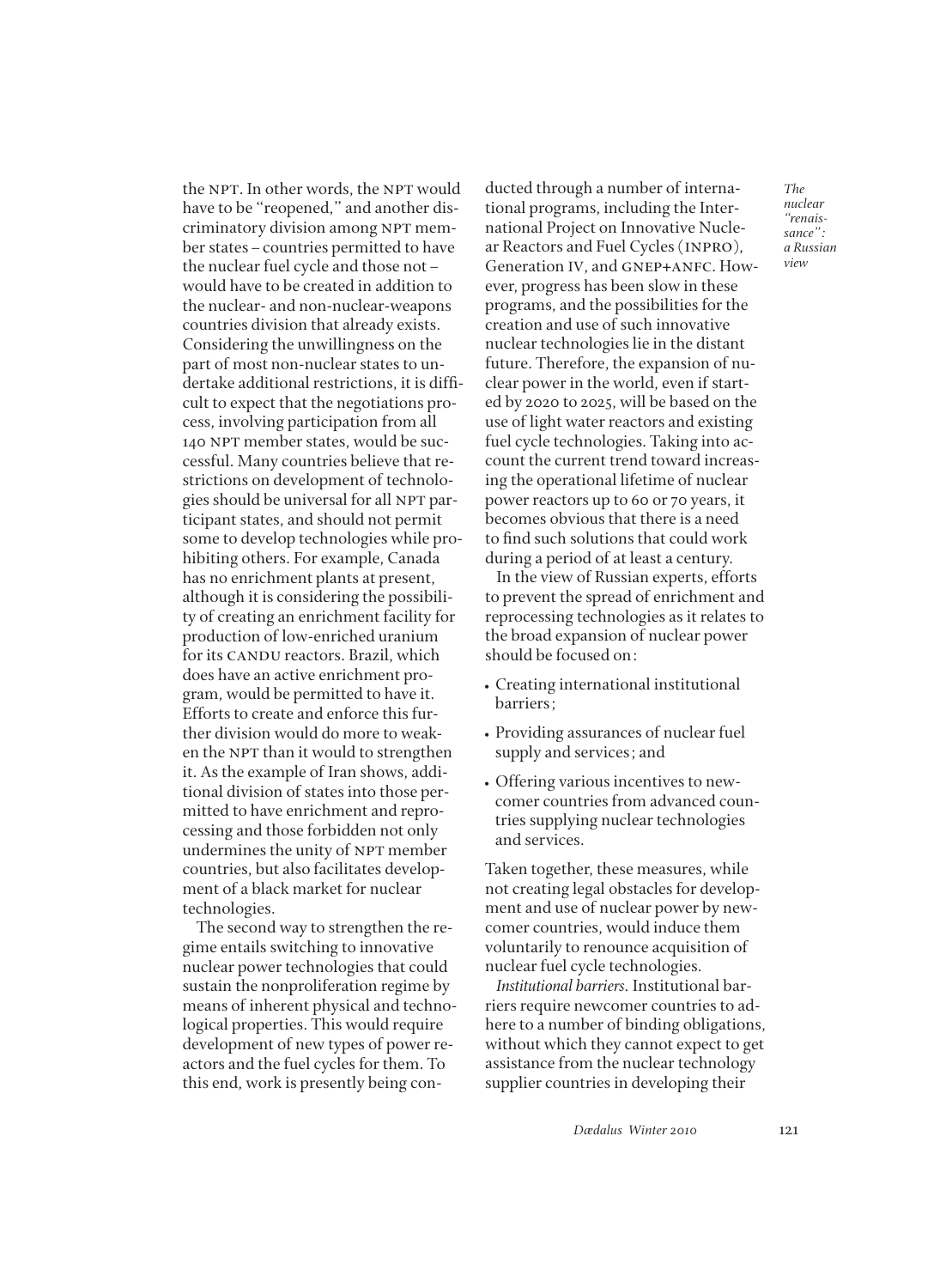plans for nuclear power. Such obligations may include:

- Acceptance and ratification of the Additional Protocol (1997) with the IAEA on application of advanced safeguards;
- Joining the Vienna Convention on Civil Liability for Nuclear Damage; and
- Creating the legislative basis and organizational infrastructure necessary for operation of a npp.

A document titled "Milestones in the Development of a National Infrastructure for Nuclear Power" was published by the IAEA in 2007. It enumerates the basic infrastructural elements that a state desiring to use civilian nuclear energy should have. The IAEA makes the decision about a country's readiness to develop nuclear energy, taking into account a country's success in implementing these infrastructural elements. To keep newcomer countries from perceiving these requirements as the creation of another discriminatory regime, it will be expedient for nuclear states to extend the provisions of the 1997 Additional Protocol to their own entire civil nuclear infrastructures.

*Assurances of nuclear fuel supply and services.* Among the various driving forces behind countries' intentions to acquire nuclear fuel cycle technologies, energy security should be considered the most serious. Therefore, any reasonable and reliable measures in preventing the spread of sensitive nuclear fuel cycle technologies should rely on guaranteed supplies of an entire list of products and services for the civil nuclear fuel cycle, and especially should provide credible access to enrichment services. Without providing these guarantees it will be difficult to expect that states (especially those considered

"problematic") be willing to forgo indigenous enrichment capabilities.

It must be noted that from the very beginning of nuclear power utilization the uranium and nuclear fuel market has demonstrated high standards of supply reliability. However, the risk of consumers not receiving nuclear fuel cycle services from the market remains, mainly if supplies are curtailed for political reasons. Therefore, it is necessary to create the conditions in which any country that strictly follows its obligations to comply with the nonproliferation regime should be able to obtain reliable guarantees of reasonably priced supply of fuel cycle services.

In the view of IAEA Director General ElBaradei, these assurances could be made possible through the establishment of multilateral fuel cycle centers, where enrichment and reprocessing activity would be carried out under multinational control.9 The World Nuclear Association (wna) Working Group has concluded that a potential strategy aimed at avoiding the spread of sensitive technologies should include "a credible assurance of access to enrichment and reprocessing services" through the strengthening of the existing world market and, in the longer term, "through the establishment of multilateral nuclear fuel cycle centers."10

During the past several years, a number of proposals for realizing this strategy have been suggested, including:

- International fuel supply guarantees (the initiative of six countries: France, Germany, The Netherlands, Russia, the United States, and the United Kingdom);
- Creation of enriched uranium reserves (a fuel bank) under the auspices of the IAEA (proposed by the Nuclear Threat Initiative in 2006 and subsequently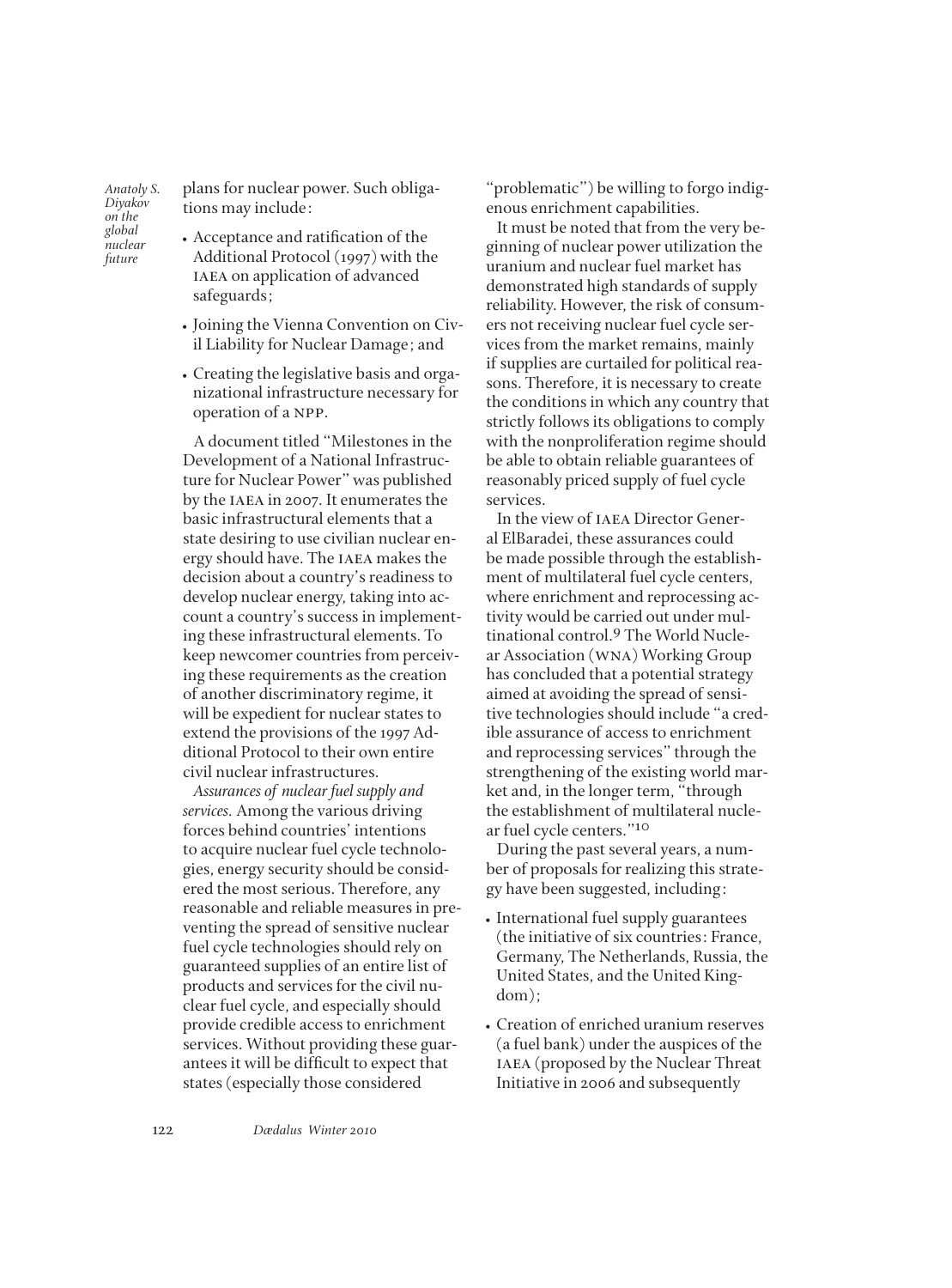endorsed by a Russian initiative in 2007); and

• Creation of a mechanism for the multilateral nuclear fuel cycle (proposed by IAEA Director General ElBaradei), which may be realized both by converting existing national nuclear fuel cycle enterprises into enterprises under multinational control (the enrichment plant in Angarsk, for instance) and by creating new regional multinational centers. For example, for countries in the Pacific and South Asian regions such a center could be created in Australia, which possesses considerable natural uranium reserves. Another center could be created for the countries of the Greater Middle East.

In January 2006, President Putin proposed a Global Nuclear Infrastructure Initiative. The key objectives of the Initiative are strengthening the nonproliferation regime and providing ensured nondiscriminatory access to nuclear energy from all interested parties through the establishment of a network of international centers providing nuclear fuel cycle services (including uranium enrichment) that would be placed under IAEA control.<sup>11</sup> Within the framework initiative, Russia, jointly with Kazakhstan, has established the International Uranium Enrichment Center (iuec). Subsequently, Russia also offered to include the IUEC in the list of Russian facilities that could be placed under IAEA safeguards, per the safeguards agreement between the Russian Federation and the IAEA.<sup>12</sup>

The Angarsk enrichment plant, which has never produced highly enriched uranium, is currently the smallest of Russia's enrichment plants, with a capacity of only 2.5 million separative work units (swu)/year. Including the new capacity

associated with the Russian-Kazakh joint venture and additional proposed expansion, however, it could reach 10 million swu/year by 2015. Foreign shareholders will have a right to participate in the center's management, including by having access to all information about prices and contract provisions. They will also be able to contract for deliveries of enriched uranium or enrichment services, and receive a share of the profits. They will not, however, have access to enrichment technology.

The IUEC was legally established as a joint-stock company in 2007 on the basis of the Angarsk enrichment plant. The IUEC is open to participation from any NPT member state that meets nuclear nonproliferation requirements and shares a commitment to the center's objectives. Companies in new member countries are joining the IUEC on the basis of separate intergovernmental agreements between the Russian Federation and the country where each company is located. Currently, a Russian company, TENEX, has 90 percent of shares; a Kazakh company, nac Kazatomprom, has 10 percent. The plan is that, over time, Russia's shares will drop as new members join. The eventual redistribution of shares in the IUEC is expected to be: Russia's TENEX, 51 percent; Kazakhstan's nac Kazatomprom, 10 percent; and companies in new member countries, 39 percent.

Up to now, only Armenia and Ukraine have expressed interest in joining the IUEC, with each buying 10 percent of shares. (Their process of joining the IUEC through an exchange of notes has been initiated but not yet finished.) Russia invited Tehran to participate in the IUEC as an alternative to an indigenous Iranian enrichment capability, but Iran rejected this offer. Also,

*The nuclear "renaissance": a Russian view*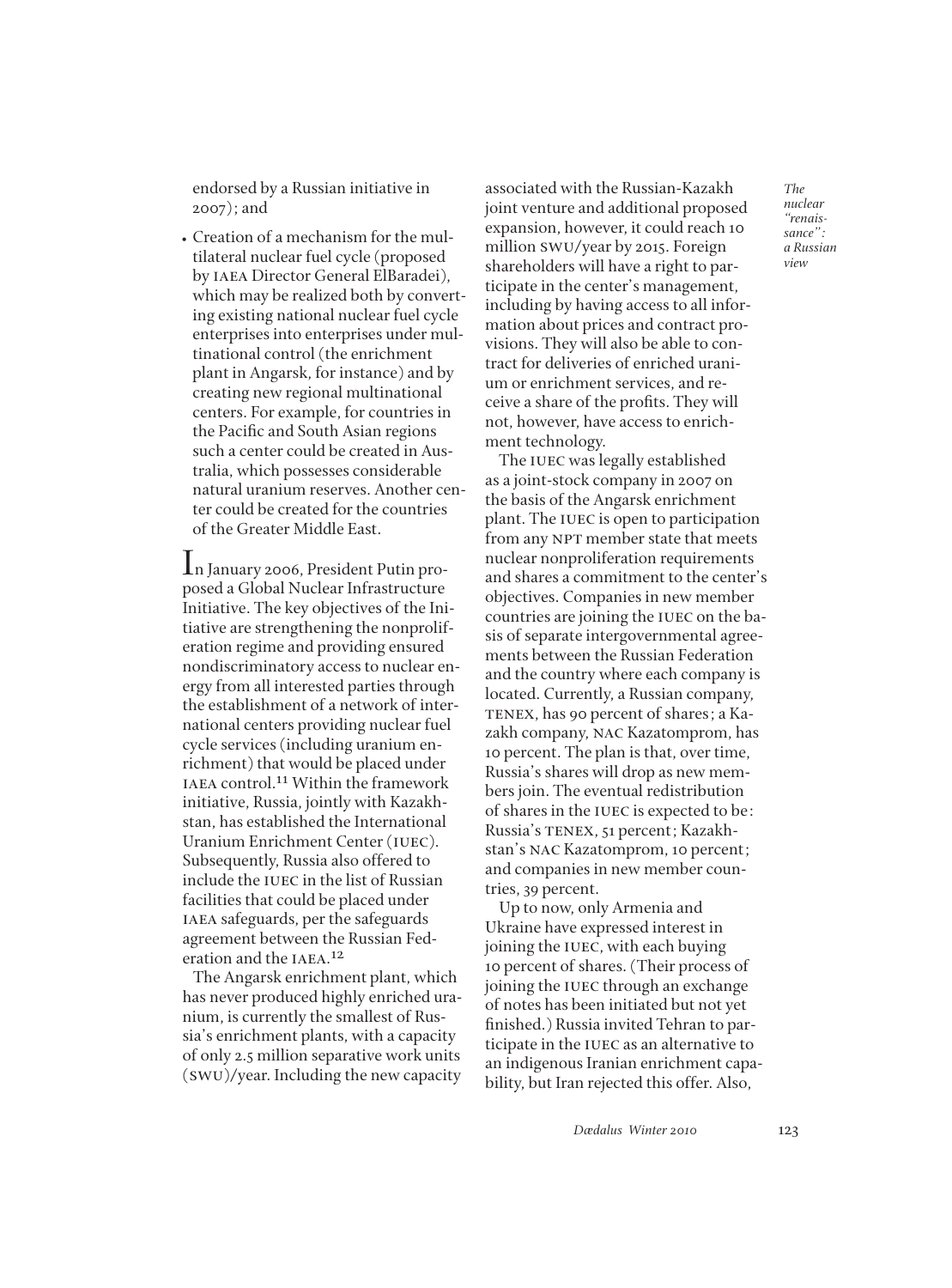Russia has extended an offer for India to participate in the IUEC, to help the country secure guaranteed fuel supplies in the future.

*Offering various incentives.* These early proposals are, in different ways, aimed at the supply side; neither of them touches on the profit motive. It has become apparent that it is also necessary to use mechanisms that induce customers, from an economic standpoint, to renounce acquisition of their own nuclear fuel cycle technologies. This can be done by:

- Offering financial aid and aid in creating a nuclear power infrastructure;
- Supplying reactors for use in blackbox mode (for example, supplying lowcapacity reactors for desalinating seawater [floating power plants]); and
- Offering packaged contracts.

Such contracts would link the supply of power reactors inseparably with supply of fresh fuel and take back of spent fuel for the reactor's operating life. Contracts that would include removing spent fuel, as well as providing other back-end services, would create far stronger incentives to rely on international mechanisms for fuel supply. The attractiveness of such practices for newcomer countries is not only the fact that they could have guaranteed supply of fresh fuel, but also that they are freed from the problems of disposing of spent fuel, which otherwise presents serious obstacles to national nuclear power development programs.

**The contract for construction of the** Bushehr npp in Iran by the Russian company Atomstroyeksport serves as an example of a package agreement to promote nuclear power while minimizing proliferation risks. The construction of the Bushehr npp was initiated by the German company Siemens in 1975, but

was stopped after the Islamic revolution and the Iran-Iraq War. Since then, the United States, convinced that Iran is trying to develop a nuclear weapons capability under the cover of a civil nuclear program, has undertaken efforts to convince nuclear suppliers to refrain from providing any nuclear assistance to Iran and has placed an embargo on supplying high-tech sensitive technologies to Iran. However, Russia, arguing both that each NPT member country has a right to develop and use nuclear power for civil purposes and that the Bushehr nuclear power project posed no proliferation risk, decided to help Iran in its completion, despite U.S. pressure not to do so.

In January 1995, the Russian company Zarubezhatomenergostroy signed a contract with the Iranian organization on nuclear power to complete construction of a light water reactor at Bushehr. Russia also agreed to supply Iran with one nuclear power unit vver-1000 and the nuclear fuel for it, and to train Iranian specialists to service the reactor. But under U.S. pressure, the Russian government has blocked cooperation with Iran on some sensitive nuclear technologies, including assisting in building a centrifuge enrichment plant.

After details of Iran's clandestine nuclear activities were revealed in 2002, Russia conducted difficult negotiations with Iran, resulting, in February 2005, in a new agreement between the countries. Under this agreement, Russia will supply fresh uranium fuel throughout the Bushehr reactor's first 10 years. For its part, Iran will return the resulting spent fuel to Russia for final disposal. Together, these two parts of the agreement minimize Iran's need to enrich its own uranium as well as eliminate Iran's opportunity to reprocess spent fuel and use extracted plutonium in nuclear weapons. Additionally, through